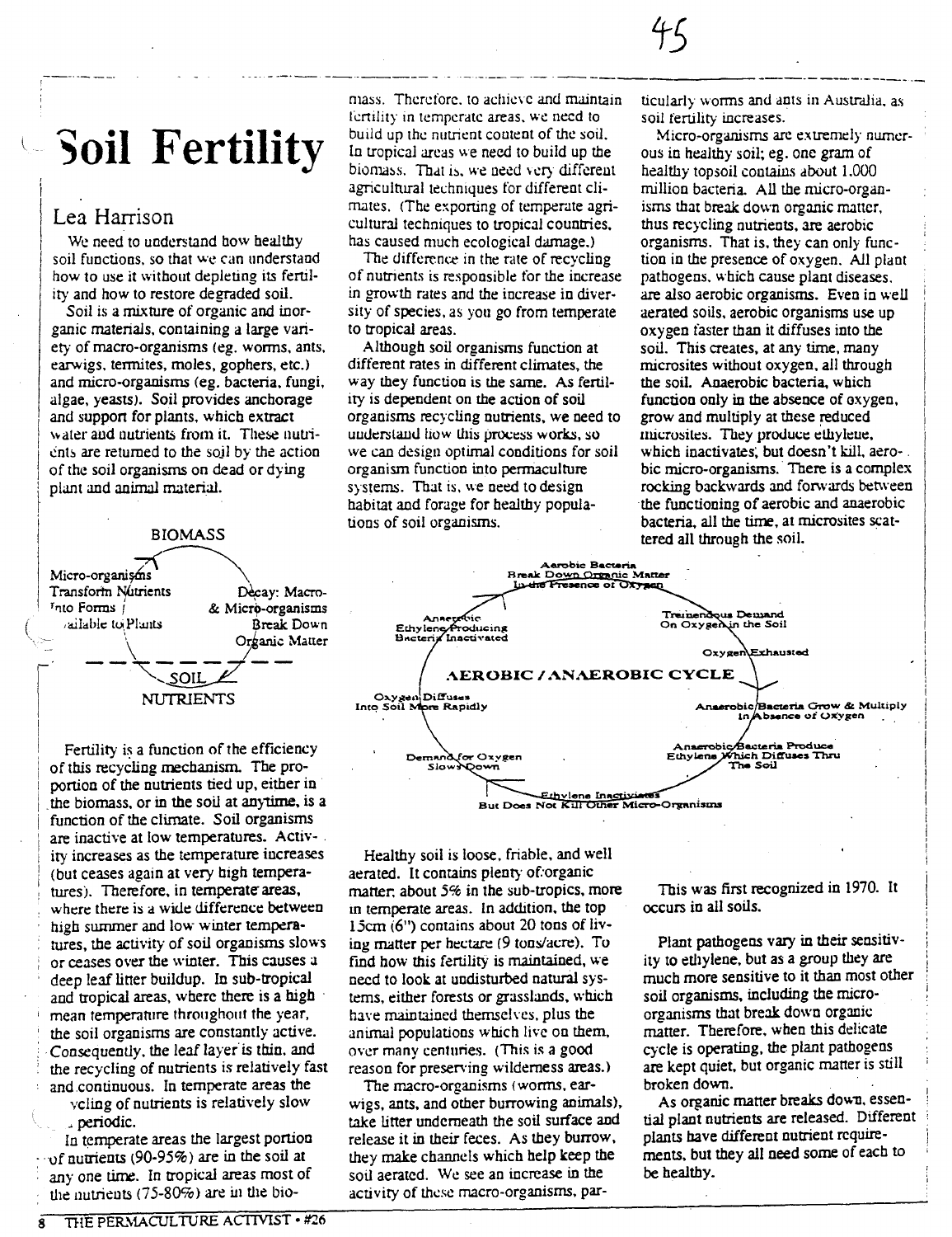- $\mathcal{N}$  -Nitrogen Promotes plant growth. Key clement in protein building and genetic coding.
- P Phosphorus Hdps in the transfer of energy from sunlight to the plant.
- $K$  Potassium Vital in control of diseases and pests because it. thickens the cell walls of plants.

### Secondary Nutrients

- Ca Calcium For cell division. root tip growth, genetic coding, and neutralizing imbalances of other nutrients.
- Mg Magnesium- for chlorophyll.
- S Sulphur For the production of flavor and odor compounds and protein.

#### Trace Elements

- Fe Iron. Zn Zinc. Cu Copper.
- B Boron. M Manganese. and about 40 others.

Nitrogen is produced from the breakdown of organic matter by micro-organisms. in the form of ammonium nitrogen. Nitrogen in the ammonium form is attached to the soil in such a way that it cannot be leached by water, or lost to the air by de-nitrification. Yet it is easily available to plants. If levels of ammonium nitrogen build up in the soil faster than it is being taken up by plants. specific soil bacteria turn it into nitrate nitrogen. ,

Nitrate nitrogen is very water-soluble. Plants can use it easily. but it leaches out in rain, or de-nitrifies and is lost as gas. It acts like oxygen in stopping ethylene production. It interferes with the fannation of anaerobic microsites. When there is no ethylene present, there is uncontrolled activity of aerobic bacteria. That ' is, there is an uncontrolled breakdown of organic matter. There is also uncontrolled growth and multiplication of plant pathogens.

This occurs in an undisturbed forest where there is an old. sick. or damaged tree. The tree is not using the ammonium nitrate produced to grow. as it normally would. Also. extra ammonium nitrogen is being produced from the breakdown of

the extra organic matter, caused by the fall of damaged or dead leaves and branches and the dying back of roots. The cxcess ammonium nitrogen is turned into nitrate nitrogen. In nitrate form this excess nitrogen can be spread, by water, to othcr areas of the forest. where it can be taken up by other plants. or to the atmosphere as nitrogen gas.

At the sick tree site, the presence of nitrate nitrogen stops ethylene production. Therefore. the breakdown of organic matter continues unchecked, and conditions are favourable for plant pathogens to attack the living trce. Thus this old. sick. or damaged tree is broken down very quickly to stop it reproducing and to make room for new young productive trees to grow. ("In nature you are cillier perfect or you are replaced."-Smith) The nutrients from the tree's breakdown are used by the new young growth, or spread through the forest to where they are needed, The same system occurs in undisturbed grasslands, Plant disease and the presence of nitrate nitrogen in the soil are warning signs that something is out of balance. that here is an unhealthy plant that needs to be destroyed.

In undisturbed soil. there are around 15-20 parts per million of ammonium nitrogen and less than 2ppm of nitrate nitrogen. In disturbed soils (eg. cultivated croplands). there is no ammonium nitrogen and 20 to 200ppm of nitrate nitrogen.

magnesium) are displaced into solution and leached out. Most of the carbon in the organic matter goes into the air as carbon dioxide. All the energy released by the breakdown of organic matter is dissipated and wasted.

-----------------------

We plant a crop into this soil. It uses the remaining nitrogen. The soil tries to come back into balance. but so much of the energy from the organic matter has gone that there isn't enough to keep the organisms operating. The system is out of balance. as it was around the unhealthy forest tree. To produce a crop. the fanner must now spray the crop to kill the diseases and add fertilizer to replace the nutrients lost by ploughing. It is possible to produce the same situation in uncultivated soil. by the over-use of legumes (eg. in legume-dominant pasture).

Because there has always been a lot of nitrate nitrogen and no ammonium nitrogen in our crop lands. scientists. whose studies followed the plough. had assumed that that was what was needed. So, most commercial fertilizers have nitrogen in the nitrate form. Application of this keeps the system out of balance. ' Organic gardeners. who apply fertilizer with nitrogen in the ammonium form. usually combined with organic matter. can get the system back into balance at this point. However. overuse of ammoniwn nitrogen type fertilizer will keep the system out of balance.

¥

| <b>Nitrogen Values</b>       | AMMONIUM Nitrogen NITRATE Nitrogen |                   |
|------------------------------|------------------------------------|-------------------|
| UNDISTURBED SOILS            | 15-20 p.p.million                  | $< 2$ p.p.million |
| DISTURBED SOILS (Cultivated) |                                    | 20-200 p.p.m.     |

Therefore. the cultivated soil is way out of balance. the crops are unhealthy. and they will be attacked by disease.

In present Western agriculture. the soil is generally ploughed or cultivated. This breaks up the soil and aerates it very quickly. Microsites where ethylene is being produced. are flooded with oxygen. Thcrefore. no ethylenc is produced. Uncontrolled breakdown of organic matter occurs. A lot of ammonium nitrogen is produced. but there are no plants in the cultivated soil to use it. Therefore. nitrifying bacteria tum it into nitrate nitrogen. so it can be shifted to where there are plants to use it. During this process. the soil becomes more acid and other nutrients (eg. calcium. potash.

We need to go back to the undisturbed soil system to see how nutrients, other than nitrogen. are made available to plants. There are adequate reserves of these nutrients in healthy soils. but they are held in insoluble forms to stop them being lost by leaching. Plants can only take them up in a soluble form.. The plant changes the environment around it to make nutrients available.

As the root pushes through the soil, it squeezes the soil. and a water film (the rhizospbere) collects around the edge of the root. The roots leak 2-10% of the total carbon the plant produces through photosynthesis into the rhizosphere. Thebreakdown of organic matter by micro- ,organisms requires a lot of energy to get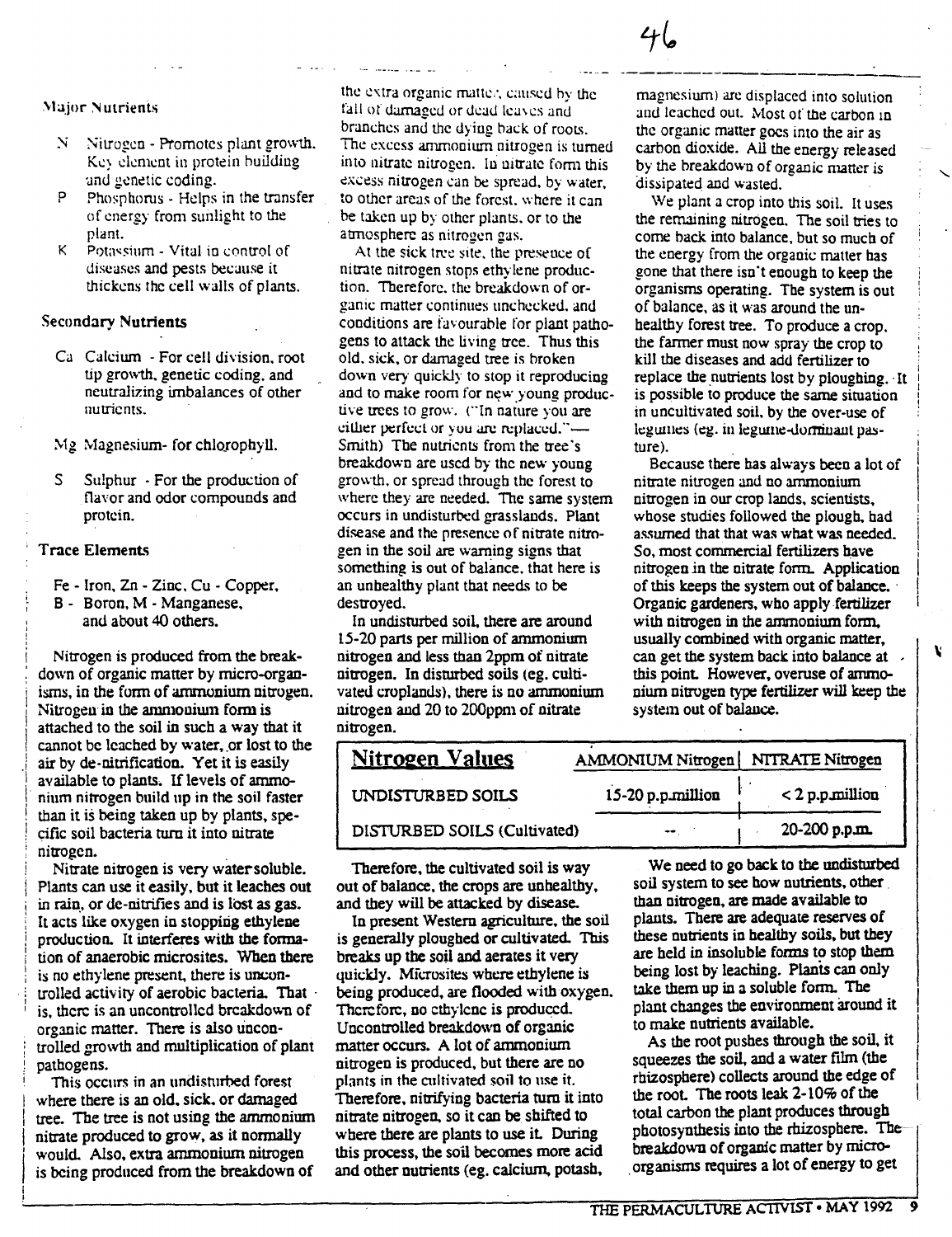started. This energy is available from the carbon that the plant roots have leaked into the rbizosphere, so that is where the micro-organisrns collect.

Iron is present in all healthy soils (2- 12% of soil weight) as minute crystals of ferric iron. Plant nutrients (eg. phosphate, sulphate, and trace elements) stick tightly to the highly charged and relatively large surface area of the ferric iron crystals. In this state they are immobile and cannot be leached. but are unavailable to plants. As microsites where tbere is no oxygen fonn, these crystals break . down from ferric to ferrous iron. The bound nutrients are released and can be taken up by the plants. High concentrations of highly mobile ferrous iron ions are now in solution at the microsite.

Other essential plant nutrients (eg. calcium. potassium. magnesium. anunonium) are held on the surfaces of tbe clay particles and organic matter particles. When high concentrations of ferrous iron are present, the ferrous iron displaces these nutrients into the soil solution, wbere they can be taken up by the plant roots. The conditions necessary for this mobilization of nutrients are identical with those required for ethylene production: the absence of oxygen and nitrate nitrogen.

Since the greatest concentration of micro-organisms are in tbe rhizospbere, this is where anaerobic microsites are

most likely to form. Thus, the nutrients are mobilized exactly where they are needed by tbe plants. They can't be lost by leaching, because as soon as tbey get to the edge of the microsite, tbe ferrous iron re-oxidizes to ferric and tbe nutrients are rebound to the iron crystals, clay particles and particles of organic matter, Therefore, where ethylene production can't occur, these nutrients are locked up in a state unavailable to plants.

Ferrous iron is a specific trigger to ethylene production. It reacts with a precursor of etbylene, present in the soil from tbe breakdown of mature leaf litter, and a reaction occurs that results in tbe release of ethylene. In undisturbed plant communities, mature leaves are the bulk of tbe liner layer. In Western agriculture, most of these leaves are removed by harvesting, grazing or burning. Therefore, agricultural soils tend to be deficient in etbylene precursor. Different plant species accumulate markedly different amounts of precursor in their leaves. For example, rice, chrysanthemwn. avocado. bullrush. and Pinus radiata all have high levels. Dolichos, paspalum.lucerne (alfalfa), and bracken fem bave low levels. This is important when selecting plant species to use.

Our present agricultural metbods give sbort-tenn increases in production at the expense of long-term stability. Excessive use of nitrogenous fertilizer, excessive

removal of plants by cultivation. clearing. burning, and overgrazing, plus overuse of legumes. may give us a shorttenn increase in crop yield. The longterm results are:

- The total energy cost of our crops increases. Somewhere between 5 and 50 energy units are put into the soil for each one we take from it.

- The fertility of tbe soil decreases. because of loss of nutrients and organic matter. leading to increasing acidity or alkalinity, salting, toxicity, erosion, and desertification.

- The nutritive value of the crop de-<br>creases.

- The resistance of the crop to disease decreases.

- The level of toxic chemicals conlaiued by !he soil, ilie crop, lhe fanuer. and the consumer increases.

- Our health and resistance to disease decreases.

- Our visibility as a species decreases. "In nature you are either perfect or you are replaced." This is the state of our present agriculture. It is not sustainable.

The aim of agriculture is to trap energy from tbe sun, through plants. to give food and fuel to us and food for our animals.

The breaking of carbon-to-carbon bonds in sugar or starch, manufactured by plants, gives us energy in a form we can use. We say we must cultivate, fertilize, and spray to produce food, but